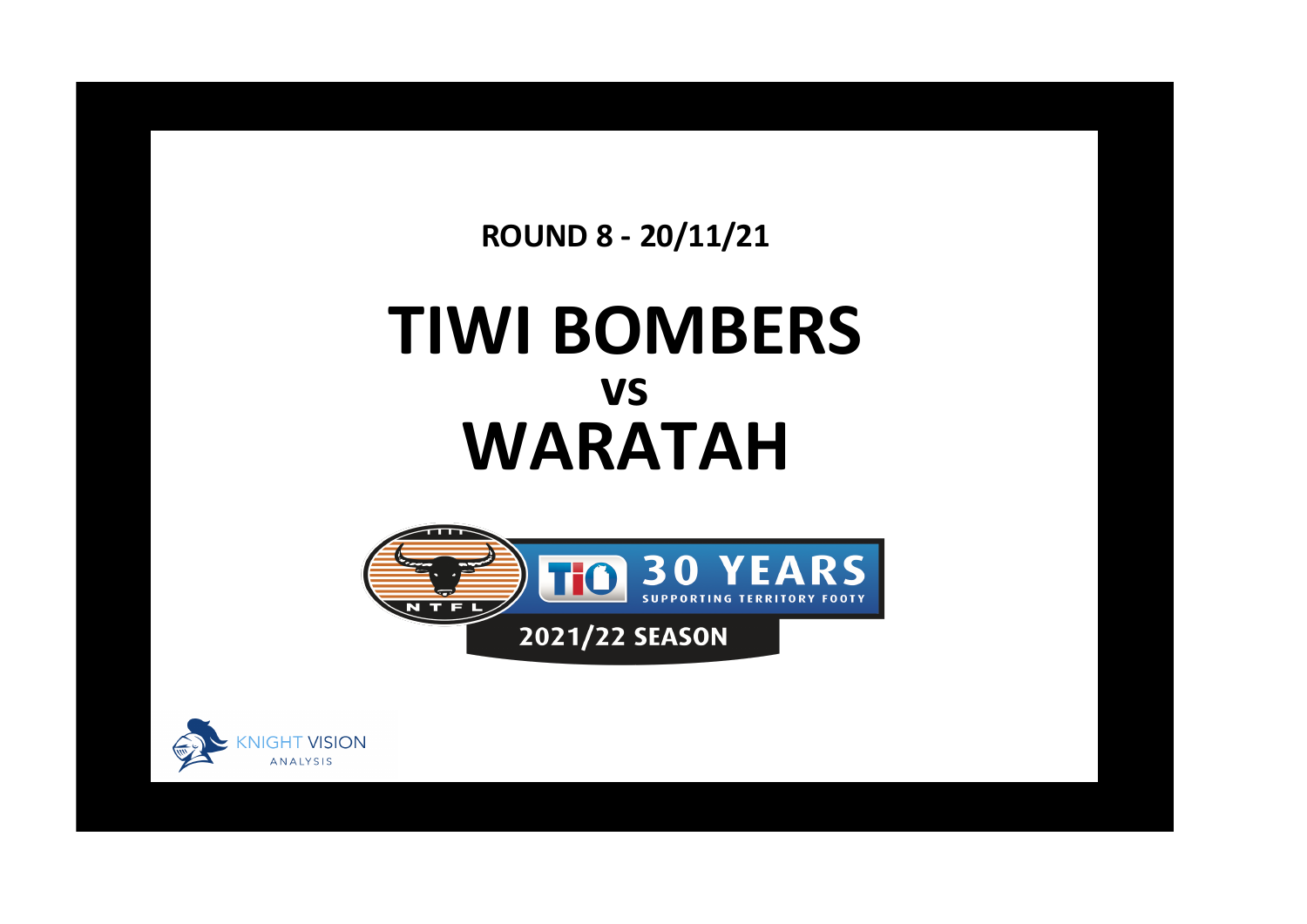|                         |                         | <b>Tiwi Bombers</b> |                |              |                          |                |                | Waratah        |                |              | <b>Differential</b> |              |                |                |                |              |  |
|-------------------------|-------------------------|---------------------|----------------|--------------|--------------------------|----------------|----------------|----------------|----------------|--------------|---------------------|--------------|----------------|----------------|----------------|--------------|--|
| Q1                      | Q <sub>2</sub>          | Q <sub>3</sub>      | Q <sub>4</sub> | <b>TOTAL</b> |                          | Q1             | Q <sub>2</sub> | Q <sub>3</sub> | Q <sub>4</sub> | <b>TOTAL</b> |                     | Q1           | Q <sub>2</sub> | Q <sub>3</sub> | Q <sub>4</sub> | <b>TOTAL</b> |  |
| 35                      | 27                      | 42                  | 28             | 132          | <b>Kicks</b>             | 40             | 47             | 51             | 66             | 204          |                     | $-5$         | $-20$          | $-9$           | $-38$          | $-72$        |  |
| 18                      | 9                       | 21                  | 15             | 63           | <b>Handballs</b>         | 39             | 26             | 19             | 26             | 110          |                     | $-21$        | $-17$          | $+2$           | $-11$          | $-47$        |  |
| 53                      | 36                      | 63                  | 43             | 195          | <b>Disposals</b>         | 79             | 73             | 70             | 92             | 314          |                     | $-26$        | $-37$          | $-7$           | $-49$          | $-119$       |  |
| 1.94                    | 3.00                    | 2.00                | 1.87           | 2.10         | <b>K:H Ratio</b>         | 1.03           | 1.81           | 2.68           | 2.54           | 1.85         |                     | $+0.92$      | $+1.19$        | $-0.68$        | $-0.67$        | $+0.24$      |  |
| 46%                     | 56%                     | 64%                 | 50%            | 55%          | Kick Eff. %              | 70%            | 68%            | 71%            | 70%            | 70%          |                     | $-24%$       | $-13%$         | $-6%$          | $-20%$         | $-15%$       |  |
| 83%                     | 67%                     | 81%                 | 67%            | 76%          | <b>Handball Eff. %</b>   | 79%            | 88%            | 95%            | 92%            | 87%          |                     | $+4%$        | $-22%$         | $-14%$         | $-26%$         | $-11%$       |  |
| 6                       | $\mathbf{2}$            | 5                   | 6              | 19           | <b>Clangers</b>          | 5              | 3              | 4              | $\overline{ }$ | 19           |                     | $+1$         | $-1$           | $+1$           | $-1$           | $\mathbf 0$  |  |
| 21                      | 22                      | 26                  | 18             | 87           | <b>Cont. Poss</b>        | 35             | 30             | 23             | 33             | 121          |                     | $-14$        | $-8$           | $+3$           | $-15$          | $-34$        |  |
| 32                      | 18                      | 42                  | 25             | 117          | <b>Unc. Poss</b>         | 45             | 44             | 48             | 60             | 197          |                     | $-13$        | $-26$          | $-6$           | $-35$          | $-80$        |  |
| 11                      | 8                       | 17                  | 10             | 46           | <b>Marks</b>             | 20             | 14             | 18             | 33             | 85           |                     | $-9$         | $-6$           | $-1$           | $-23$          | $-39$        |  |
| 9                       | $\overline{\mathbf{z}}$ | 13                  | 9              | 38           | <b>Unc. Marks</b>        | 14             | 10             | 17             | 28             | 69           |                     | $-5$         | $-3$           | $-4$           | $-19$          | $-31$        |  |
| $\overline{2}$          | $\mathbf{1}$            | 4                   | 1              | 8            | <b>Cont. Marks</b>       | 6              | 4              | 1              | 5              | 16           |                     | $-4$         | $-3$           | $+3$           | $-4$           | $-8$         |  |
| $\overline{2}$          | $\overline{2}$          | $\mathbf{1}$        | 3              | 8            | <b>Int. Marks</b>        | $\overline{7}$ | 4              | $\overline{2}$ | $\overline{2}$ | 15           |                     | $-5$         | $-2$           | $-1$           | $+1$           | $-7$         |  |
| 1                       | 0                       | 4                   | 1              | 6            | <b>F50 Marks</b>         | $\overline{2}$ | 6              | 6              | 9              | 23           |                     | $-1$         | $-6$           | $-2$           | $-8$           | $-17$        |  |
| 14                      | 6                       | 16                  | 9              | 45           | <b>Handball Receives</b> | 29             | 21             | 18             | 24             | 92           |                     | $-15$        | $-15$          | $-2$           | $-15$          | $-47$        |  |
| 14                      | 17                      | 16                  | 15             | 62           | <b>Groundball Gets</b>   | 25             | 18             | 18             | 22             | 83           |                     | $-11$        | $-1$           | $-2$           | $-7$           | $-21$        |  |
| $\overline{2}$          | 8                       | 3                   | 4              | 17           | <b>Hitouts</b>           | 10             | 11             | 10             | 3              | 34           |                     | $-8$         | $-3$           | $-7$           | $+1$           | $-17$        |  |
| 6                       | 5                       | 6                   | $\overline{2}$ | 19           | <b>Clearances</b>        | 6              | 10             | 8              | 7              | 31           |                     | $\mathbf{0}$ | $-5$           | $-2$           | $-5$           | $-12$        |  |
| 14                      | $\overline{\mathbf{z}}$ | 5                   | 3              | 29           | <b>Tackles</b>           | 6              | 13             | 9              | 5              | 33           |                     | $+8$         | $-6$           | $-4$           | $-2$           | $-4$         |  |
| $\overline{\mathbf{2}}$ | 5                       | $\overline{2}$      | 5              | 14           | <b>One Percenters</b>    | 4              | $\mathbf{1}$   | 7              | 4              | 16           |                     | $-2$         | $+4$           | $-5$           | $+1$           | $-2$         |  |
| $\mathbf{1}$            | 4                       | $\Omega$            | 4              | 9            | <b>Spoils</b>            | 1              | $\Omega$       | 3              | 4              | 8            |                     | $\mathbf{0}$ | $+4$           | $-3$           | $\mathbf{0}$   | $+1$         |  |
| $\overline{7}$          | 6                       | 8                   | 4              | 25           | <b>Frees For</b>         | 5              | 10             | 8              | 8              | 31           |                     | $+2$         | -4             | $\mathbf{0}$   | -4             | $-6$         |  |
| 5                       | 10                      | 8                   | 8              | 31           | <b>Frees Against</b>     | 7              | 6              | 8              | 4              | 25           |                     | $-2$         | $+4$           | $\mathbf{0}$   | $+4$           | $+6$         |  |
| 5                       | 6                       | 8                   | 6              | 25           | Inside 50s               | 16             | 14             | 15             | 16             | 61           |                     | $-11$        | $-8$           | $-7$           | $-10$          | $-36$        |  |
| 11                      | 8                       | 9                   | 12             | 40           | <b>Rebound 50s</b>       | 4              | 4              | 6              | 5              | 19           |                     | $+7$         | $+4$           | $+3$           | $+7$           | $+21$        |  |
| 20%                     | 50%                     | 50%                 | 67%            | 48%          | Score / I50 %            | 56%            | 64%            | 73%            | 38%            | 57%          |                     | $-36%$       | $-14%$         | $-23%$         | $+29%$         | $-9%$        |  |
| 1                       | $\overline{2}$          | $\overline{2}$      | 1              | 6            | <b>Goals</b>             | 5              | 6              | 6              | 4              | 21           |                     | $-4$         | $-4$           | $-4$           | $-3$           | $-15$        |  |
| 0                       | 1                       | 2                   | 3              | 6            | <b>Behinds</b>           | 4              | 3              | 5              | $\mathbf{2}$   | 14           |                     | $-4$         | $-2$           | $-3$           | $+1$           | $-8$         |  |
| 6                       | 13                      | 14                  | 9              | 42           | <b>Score</b>             | 34             | 39             | 41             | 26             | 140          |                     | $-28$        | $-26$          | $-27$          | $-17$          | $-98$        |  |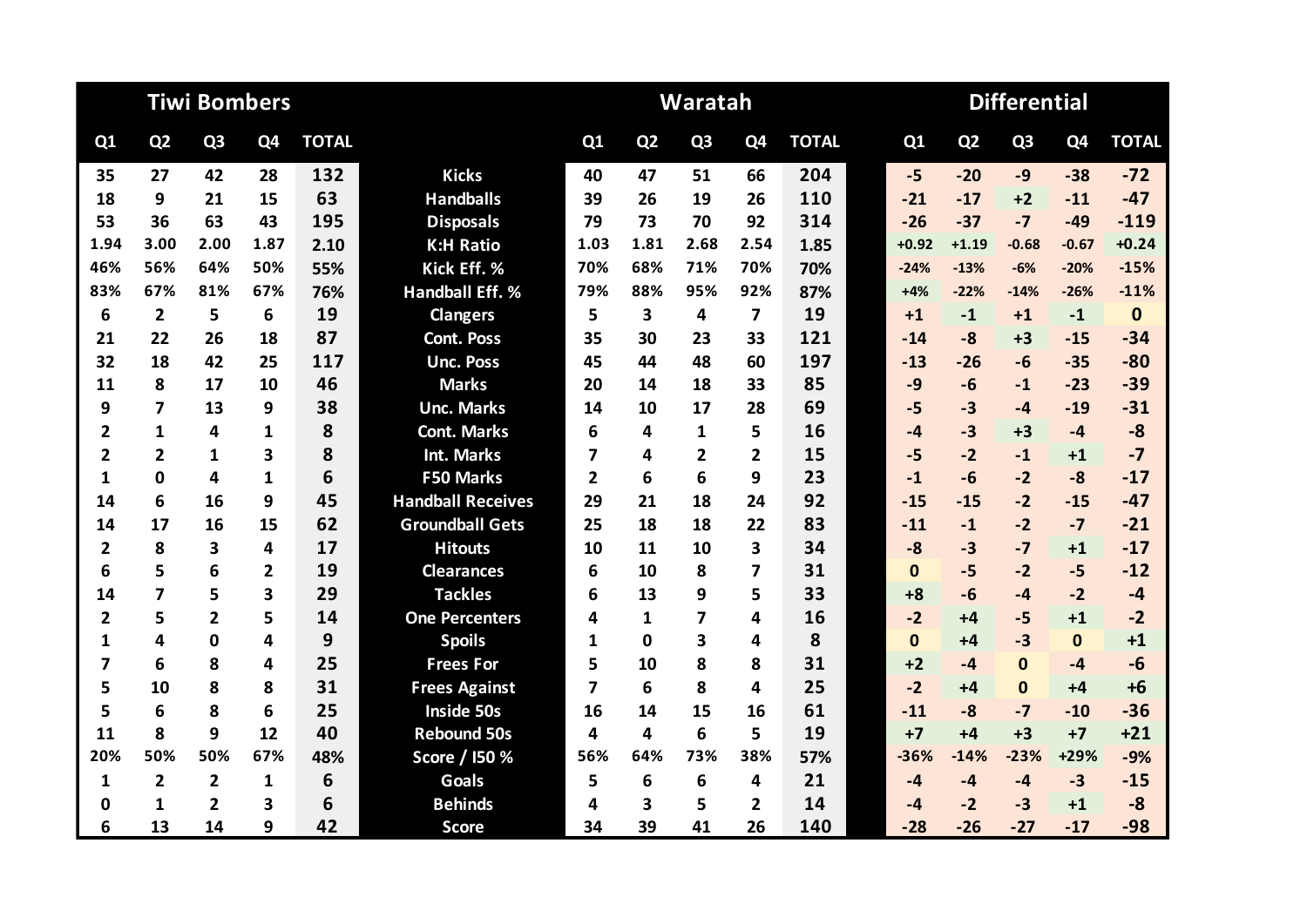|                           |       |         |      |             |          |            |           |     |       |       |    |                     | <b>Tiwi Bombers</b> |       |       |       |            |    |      |              |    |              |       |            |     |              |                  |
|---------------------------|-------|---------|------|-------------|----------|------------|-----------|-----|-------|-------|----|---------------------|---------------------|-------|-------|-------|------------|----|------|--------------|----|--------------|-------|------------|-----|--------------|------------------|
| <b>Player</b>             | К     |         | D    |             | KE% HE%  | <b>CLG</b> | <b>CP</b> | UP  | М     | UM    | CM |                     | IM F50M HR GBG      |       |       | ΗО    | <b>CLR</b> | т  | 1%   | <b>SP</b>    | FF | FA           | 150   | <b>R50</b> | G   | в            | <b>SA</b>        |
| 38 D Munkara              | 21    | 3       | 24   | 67%         | 67%      | 2          | 5         | 20  | 5     | 5     | 0  | 0                   | 0                   |       | 5     | 0     | 2          | 2  |      | 1            | 2  | 1            |       | 6          | 1   | 1            | 2<br>            |
| 50 B Kantilla             | 14    |         | 21   | 71%         | 86%      | 3          | 10        | 11  | 4     | 2     | 2  | 3                   | 0                   | 7     | 7     | 0     | 0          | 2  | 2    | 2            | 2  | 3            | 1     | 7          | 0   | 0            | 0                |
| <b>48 H Puruntatameri</b> | 13    |         | 16   | 38%         | 33%      | 2          | 9         | 8   | 0     | 0     | 0  | 0                   | 0                   | 4     |       | 0     | 3          | 3  | Ω    | 0            | 2  | 1            | 4     | 2          | 0   | 2            | 0                |
| 18 M Dunn                 | 8     | 5       | 13   | 38%         | 60%      | 3          | 5         | 9   | 4     | 4     | 0  | 2                   | 0                   | 4     | 2     | 0     | 1          | 0  | 0    | 0            | 4  | 1            | 1     | 1          | 0   | 0            | 0                |
| 23 N Hooker               | 8     | 5       | 13   | 38%         | 60%      | 2          | 8         | 6   | 3     | 3     | 0  | 0                   | 0                   | 1     | 8     | 1     | 3          | 3  | 0    | 0            | 0  | 3            | 2     | 4          | 0   | 0            | 0                |
| 22 Aidan McAdam           | 4     | 5.      | 9    |             | 75% 100% | 1          | 3         | 6   | 5     | 4     | 1  | 1                   | 0                   | 2     | 2     | 0     | 0          | 1  | 0    | 0            | 1  | 1            | 2     | 2          | 0   | 0            | 1                |
| 27 W Robinson             | 4     | 5       | 9    |             | 25% 100% | 0          | 4         | 5   | 3     | 3     | 0  | 0                   | 0                   | 2     | 2     | 0     | 1          | 2  | 0    | 0            | 2  | $\mathbf{1}$ | 2     | 0          | 0   | 0            | 0                |
| 30 C Moreen               | 7     | 2       | 9    | 71%         | 50%      | 1          | 4         | 5   | 3     | 2     | 1  | 0                   | 1                   | 3     | 3     | 1     | 2          | 0  | 0    | 0            | 0  | 1            | 3     | 0          | 2   | 0            | 0                |
| 44 J Tipuamantamimi       | 6     | 2       | 8    | 50%         | 100%     | 0          | 1         |     | 2     | 1     | 1  | 0                   | 0                   | 4     | 0     | 0     | 0          | 0  | 0    | 0            | 0  | 0            | 1     | 0          | 0   | 1            | 0                |
| 07 W Dulla                | 6     | 1       | 7    | 50%         | 0%       | 1          | 4         | 3   | 1     | 1     | 0  | 0                   | 0                   | 0     | 2     | 0     | 0          | 3  | 0    | 0            | 2  | 0            | 0     | 3          | 0   | 0            | 0                |
| 21 M Suttle               | 6     |         | 7    | 67%         | 0%       | 0          | 2         | 5   | 0     | 0     | 0  | 0                   | 0                   |       |       | 0     | 0          | 1  | 2    | 2            | 3  | 2            | 0     | 4          | 0   | 0            | 0                |
| 24 R Darcy Jalimana       | 6     |         | 7    | 33%         | 100%     |            | 2         | 5   | 2     | 2     | 0  | 1                   | 0                   | 1     | 2     | 0     | 1          | 0  |      | 0            | 0  | 1            | 0     | 2          | 0   | 0            | 0                |
| 25 S Austral              | 5     | 2       | 7    | 60%         | 50%      | 0          | 4         | 4   | 3     | 3     | 0  | 1                   | 0                   | 1     | 4     | 0     | 0          | 0  | 2    | $\mathbf{1}$ | 0  | 2            | 0     | 6          | 0   | 0            | 0                |
| 28 J Dominic McLennan     | 3     | 4       | 7    | 67%         | 100%     | 0          | 3         | 4   | 1     | 1     | 0  | 0                   | 0                   | 2     | 2     | 0     | 0          | 2  |      | 0            | 1  | 0            | 2     | 0          | 1   | 0            | 1<br>nn nn m     |
| 00 K Kantilla             | 3     | 3       | 6    | 67%         | 100%     |            | 5         |     | Δ     | 2     | 2  | 0                   | 3                   | 0     | 3     | 0     | 0          |    | O    | 0            | 0  | 3            |       | 0          |     | 0            | 2<br>ana amin'ny |
| 04 M Thompson             | 4     |         | 6    | 50%         | 100%     | 0          | 3         | 3   | 2     | 1     | 1  | 0                   | 2                   | 2     | 2     | 0     | 0          | 3  |      | 1            | O  | 1            |       | 0          |     | 1            | 2<br>omano e     |
| 09 E Puruntatameri        | 1     | 4       | 5    | 0%          | 75%      | 0          | 5         | 2   | 0     | 0     | 0  | 0                   | 0                   | 1     | 5     | 0     | 2          | 1  | 0    | 0            | 0  | 4            |       | 1          | 0   | 0            | 0                |
| 29 G Puruntatameri        | 4     |         | 5    | 75%         | 100%     | 0          |           | 4   |       |       | 0  | 0                   | 0                   | 1     |       | 0     | 0          | 2  | 3    | 2            | 0  | 0            | 0     | 1          | 0   | 0            | 0                |
| 36 Austin Tipungwuti      | 3     | 2       | 5    | 67%         | 100%     | 0          | 3         | 2   |       |       | 0  | 0                   | 0                   | 0     |       | 0     |            | 2  | O    | 0            | 3  | 1            | 0     | 1          | 0   | 0            | 0                |
| 08 L Oborn                | 1     | 3       | 4    | 0%          | 67%      |            | 4         |     |       | 1     | 0  | 0<br>annon.         | 0                   | 0     | 3     | 15    |            | 0  |      | 0            |    | 4            | 0     | 0          | 0   | 0<br>nn nn n | 0<br>vonnonn     |
| 03 Douglas Cunningham     | 2     |         | 3    | 0%          | 100%     | 1          |           | 2   | 0     | 0     | 0  | 0<br><b>Seconds</b> | 0                   |       | 0     | 0     |            |    | 0    | 0            | 1  | 0            | 0     | 0          | 0   | 0            | 0<br>nomen en    |
| 12 H Bolton               | 1     |         | 2    | 0%          | 0%       | 0          |           |     | 0     | 0     | 0  | 0                   | 0                   | 1     | 0     | 0     | 1          | 0  | 0    | 0            | 1  | 0            | 1     | 0          | 0   | 0            | 0                |
|                           |       |         |      |             |          |            |           |     |       |       |    |                     |                     |       |       |       |            |    |      |              |    |              |       |            |     |              |                  |
| <b>TIWI</b>               | 132   | 63      | 195  | 55%         | 76%      | 19         | 87        | 117 | 46    | 38    | 8  | 8                   | 6                   | 45    | 62    | 17    | 19         | 29 | 14   | 9            | 25 | 31           | 25    | 40         | 6   | 6            | 8                |
| <b>WAR</b>                |       | 204 110 | -314 |             | 70% 87%  | 19         | 121       | 197 | 85    | 69    | 16 | 15                  | 23                  | 92    | 83    | 34    | 31         | 33 | 16   | 8            | 31 | 25           | 61    | 19         | 21  | 14           | 29               |
| <b>Differential</b>       | $-72$ | -47     |      | 119 15% 11% |          | 0          | -34       | -80 | $-39$ | $-31$ | -8 | -7                  | $-17$               | $-47$ | $-21$ | $-17$ | $-12$      | -4 | $-2$ | $+1$         | -6 | $+6$         | $-36$ | $+21$      | -15 | -8           | $-21$            |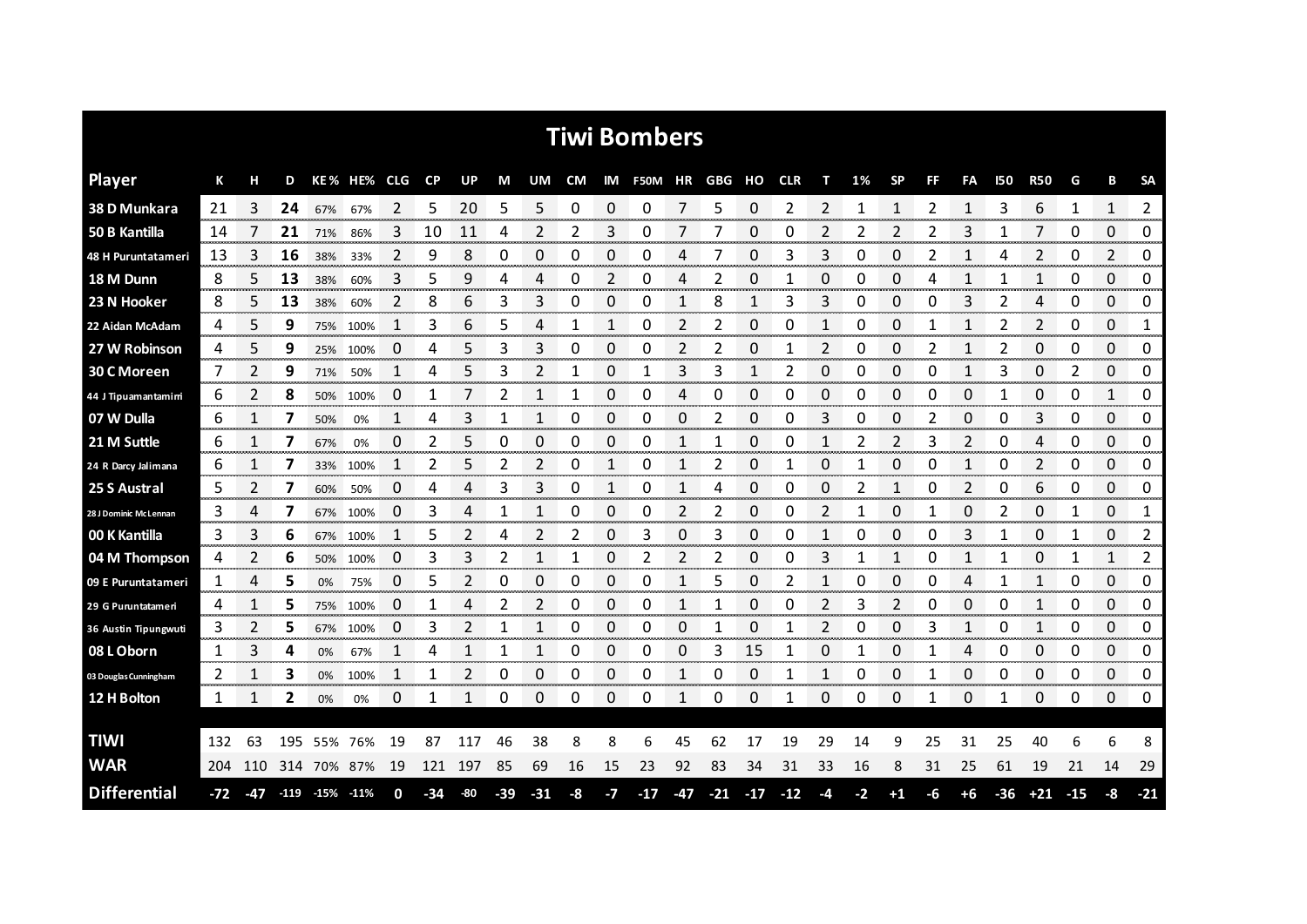|                     |     |                |     |                        |          |             |              |           |       |                |                |               | <b>Waratah</b> |                |        |                  |            |          |      |           |      |                |            |                |                |              |                        |
|---------------------|-----|----------------|-----|------------------------|----------|-------------|--------------|-----------|-------|----------------|----------------|---------------|----------------|----------------|--------|------------------|------------|----------|------|-----------|------|----------------|------------|----------------|----------------|--------------|------------------------|
| <b>Player</b>       | К   | н              | D   |                        | KE% HE%  | <b>CLG</b>  | <b>CP</b>    | <b>UP</b> | М     | UM             | <b>CM</b>      | IM            | <b>F50M</b>    | HR             | GBG HO |                  | <b>CLR</b> | т        | 1%   | <b>SP</b> | FF   | FA             | <b>150</b> | <b>R50</b>     | G              | B            | <b>SA</b>              |
| 21 A Ankers         | 22  | 8              | 30  | 77% 75%                |          | 1           | 9            | 21        | 6     | 6              | 0              | 1             | $\mathbf{1}$   | 12             | 8      | 0                | 8          | 3        | 0    | 0         | 2    | 2              | 9          | 2              | 3              | 0            | $\mathbf{1}$           |
| 00 R Turnbull       | 16  | 12             | 28  | 75%                    | 92%      | 2           | 10           | 18        | 4     | 4              | 0              | 1             | 1              | 12             | 9      | 0                | 5          | 4        | 0    | 0         | 1    | 1              | 9          | 0              | 1              | 0            | 6                      |
| 03 B Carroll        | 13  | 15             | -28 | 69%                    | 87%      | 0           | 13           | 15        | 7     | 6              | 1              | 1             | 2              | 7              | 11     | 0                | 5          | 3        | 0    | 0         | 1    | 1              | 6          | 1              | 1              | 1            | 3                      |
| 14 J Crocker        | -12 | 12             | 24  | 75%                    | 92%      | 1           | 11           | 13        | 4     | 3              | 1              | 1             | 1              | 8              | 9      | 0                | 0          | 0        | 1    | 0         | 2    | $\Omega$       | 3          | $\mathbf{1}$   | 0              | $\mathbf{1}$ | $\overline{2}$         |
| 01 J Magro          | 17  | 5              | 22  |                        | 71% 100% | 1           | 6            | 16        | 7     | 5              | 2              | 0             | 5              | 8              | 3      | 0                | 1          | 3        | 1    | 0         | 1    | 2              | 5          | 0              | 4              | 3            | 2                      |
| 34 J Le Grice       | 15  | 5              | 20  | 53%                    | 100%     | 3           | 3            | 17        | 6     | 6              | 0              | 0             | 0              | 10             | 3      | 0                | 0          |          | 2    | 1         | 0    | 1              | 3          | 2              | 0              | 0            | 1                      |
| 15 J Cattanach      | 8   | 9              | 17  |                        | 63% 100% | 1           | 8            | 9         | 6     | 6              | 0              | 0             | 2              | 1              | 7      | 0                |            | 2        |      | 0         | 1    | 0              |            | 0              | 1              | 0            | 0                      |
| 33 C Rich           | 10  | 6              | 16  | 60%                    | 100%     | 1           | 9            | 8         | 7     | 5              | $\overline{2}$ | 0             | 2              | $\overline{2}$ | 6      | 0                | 1          | $\Omega$ | 0    | 0         | 1    | 2              | 5          | 0              | $\overline{2}$ | 1            | 3                      |
| 04 D Collis         | 7   | 6              | 13  | 71%                    | 83%      | 1           | 7            | 5         | 0     | 0              | 0              | 0             | 0              | 3              | 6      | 0                | 2          | 3        | 1    | 1         | 3    | 1              | 2          | 0              | 1              | 0            | 3                      |
| 09 J Bowd           | 10  | 3              | 13  | 80%                    | 100%     | 1           | 6            | 8         | 9     | 6              | 3              | 3             | 0              | 0              | 3      | 0                | 0          | 2        |      | 0         | 0    | $\mathbf{1}$   | 2          | 3              | 0              | 1            | 0                      |
| 23 D Gunning        | 11  | $\overline{2}$ | 13  | 55%                    | 50%      | 2           | 4            | 9         | 4     | 2              | 2              | 2             | 0              | 4              | 1      | 0                | 0          |          |      | 1         | 4    | 1              |            | 5              | 0              | 0            | 0                      |
| 08 D O'Dwyer        | 8   | 3              | 11  | 75%                    | 100%     | 1           | 4            | 7         | 2     | 2              | 0              | 0             | 0              | 4              | 2      | 0                |            | 0        | 2    | 2         | 2    | $\mathbf{1}$   |            | $\overline{2}$ | 1              | 0            | 0                      |
| 19 N Gooch          | 6   | 5.             | 11  | 83%                    | 80%      | 0           | 5            | 6         | 2     | 0              | 2              | $\mathcal{P}$ | 1              | 6              | 1      | 1                | 0          |          | 0    | 0         | 2    | 0              | 2          | 2              | 1              | 0            | 3                      |
| 16 A Ross           | 5   | 5              | 10  | 100%                   | 80%      | 0           | 2            | 8         | 4     | 3              | 1              | 2             | 0              | 2              | 1      | 0                | 0          |          |      | 1         | 0    | $\overline{2}$ | 0          | $\mathbf{1}$   | 0              | 0            | 0                      |
| 31 K Silver         | 8   | 2              | 10  | 63%                    | 50%      | 2           | 3            | 9         | 5     | 5              | 0              | 0             | 2              | 2              | 2      | 0                | 1          |          | 0    | 0         | 1    | 3              | 2          | 0              | 2              | 0            | 0                      |
| <b>18 N Stevens</b> | 6   | 3              | 9   |                        | 33% 100% | 0           | 6            | 3         | 2     |                | 1              |               | 1              | 2              | 3      | 11               | 3          | 2        | 0    | 0         | 2    | 0              | 5          | 0              | 0              | 2            | 0                      |
| 26 H Kitschke       | 6   | 2              | 8   | 83%                    | 50%      | 0           | 0            | 8         | 4     | 4              | 0              | 0             | 3              | 3              | 0      | 2                | 0          | 0        | 0    | 0         | 0    | 1              | 0          | 0              | 3              | 1            | 1                      |
| 29 N Fahey          | 7   | 1              | 8   | 43%                    | 0%       | 1           | 5            |           | 2     | 2              | 0              | 0             | 2              | 1              | 2      | 0                | 0          | 0        | 0    | 0         | 3    | 4              | 0          | 0              | 1              | 2            | 1                      |
| 25 D Booth          | 5   | 2              | 7   | 80%                    | 100%     | 0           | 3            | 4         | 2     | $\overline{2}$ | 0              | 0             | 0              | 2              | 3      | 0                | 0          | 1        | 1    | 1         | 0    | 0              | 1          | 0              | 0              | 0            | 1<br><b>SAN AN</b>     |
| 22 O Poulson        | 3   | 2<br>anan a    | 5   |                        | 33% 100% | 1           | 3<br>nanana. | 2         | 0     | 0              | 0              | 0             | 0              | 2              | 2      | 0<br><b>DOM:</b> | 2          | 2        | 2    | 1         | 1    | 1              | 2          | 0              | 0              | 0<br>-----   | 2<br><b>CONTRACTOR</b> |
| 24 T Spence         | 3   | 1              | 4   | 100%                   | 0%       | 0           | 1            | 3         | 2     | 1              | 1              | 1             | 0              | 1              | 0      | 0                | 0          | 1        | 0    | 0         | 2    | 0              | 2          | 0              | 0              | 0            | 0                      |
| 13 J Wilkins        | 1   | 1              | 2   | 100% 100%              |          | 0           | 3            | 0         | 0     | 0              | 0              | 0             | 0              | 0              | 1      | 20               | 1          | 2        | 1    | 0         | 2    | 1              | 0          | 0              | 0              | 0            | 0                      |
|                     |     |                |     |                        |          |             |              |           |       |                |                |               |                |                |        |                  |            |          |      |           |      |                |            |                |                |              |                        |
| <b>WAR</b>          | 204 | 110            | 314 |                        | 70% 87%  | 19          | 121          | 197       | 85    | 69             | 16             | 15            | 23             | 92             | 83     | 34               | 31         | 33       | 16   | 8         | 31   | 25             | 61         | 19             | 21             | 14           | 29                     |
| <b>TIWI</b>         | 132 | 63             |     | 195 55% 76%            |          | 19          | 87           | 117       | 46    | 38             | 8              | 8             | 6              | 45             | 62     | 17               | 19         | 29       | 14   | 9         | 25   | 31             | 25         | 40             | 6              | 6            | 8                      |
| <b>Differential</b> |     |                |     | +72 +47 +119 +15% +11% |          | $\mathbf 0$ | $+34$        | $+80$     | $+39$ | $+31$          | $+8$           | $+7$          | $+17$          | $+47$          | $+21$  | $+17$ $+12$      |            | $+4$     | $+2$ | $-1$      | $+6$ | $-6$           | $+36$      | $-21$          | $+15$          | $+8$         | $+21$                  |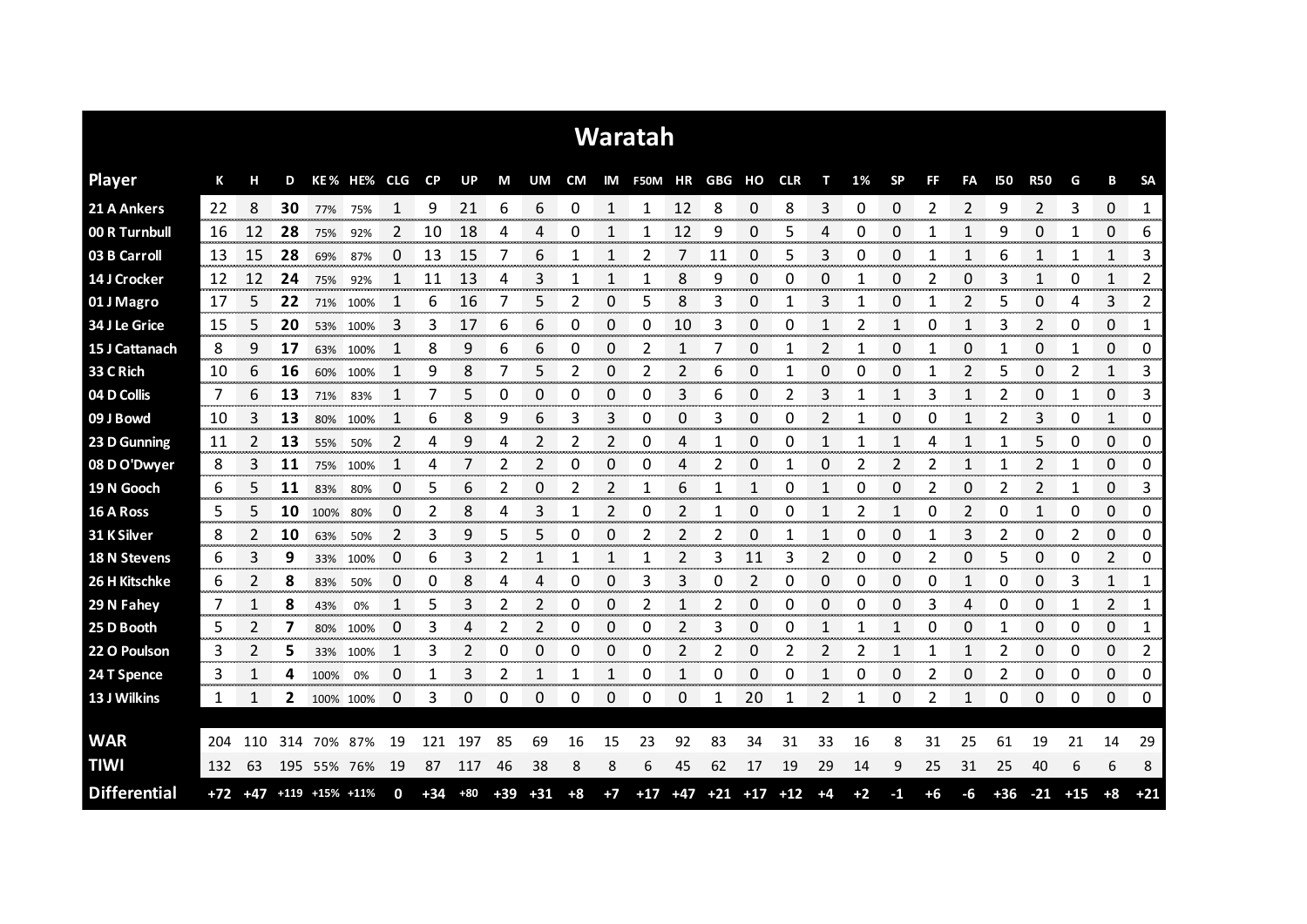|                        |             | <b>Score Sources</b> |
|------------------------|-------------|----------------------|
|                        | <b>TIWI</b> | <b>WAR</b>           |
| <b>Turnover</b>        | 4.3.27      | 15.9.99              |
| <b>Stoppage</b>        | 2.3.15      | 6.5.41               |
| Kick In                | 0.0.0       | 0.0.0                |
| <b>TOTAL</b>           | 6.6.42      | 21.14.140            |
|                        |             | Defensive 50         |
| <b>Turnover</b>        | 2.1.13      | 1.4.10               |
| <b>Stoppage</b>        | 0.0.0       | 2.0.12               |
| Kick In                | 0.0.0       | 0.0.0                |
| <b>TOTAL</b>           | 2.1.13      | 3.4.22               |
|                        |             | <b>Midfield</b>      |
| <b>Turnover</b>        | 2.1.13      | 12.2.74              |
| <b>Centre Bounce</b>   | 0.3.3       | 1.3.9                |
| <b>B/ARC Stoppages</b> | 1.0.6       | 3.2.20               |
| <b>TOTAL</b>           | 3.4.22      | 16.7.103             |
|                        |             | <b>Forward 50</b>    |
| <b>Turnover</b>        | 0.1.1       | 2.3.15               |
| <b>Stoppage</b>        | 1.0.6       | 0.0.0                |
| <b>TOTAL</b>           | 1.1.7       | 2.3.15               |